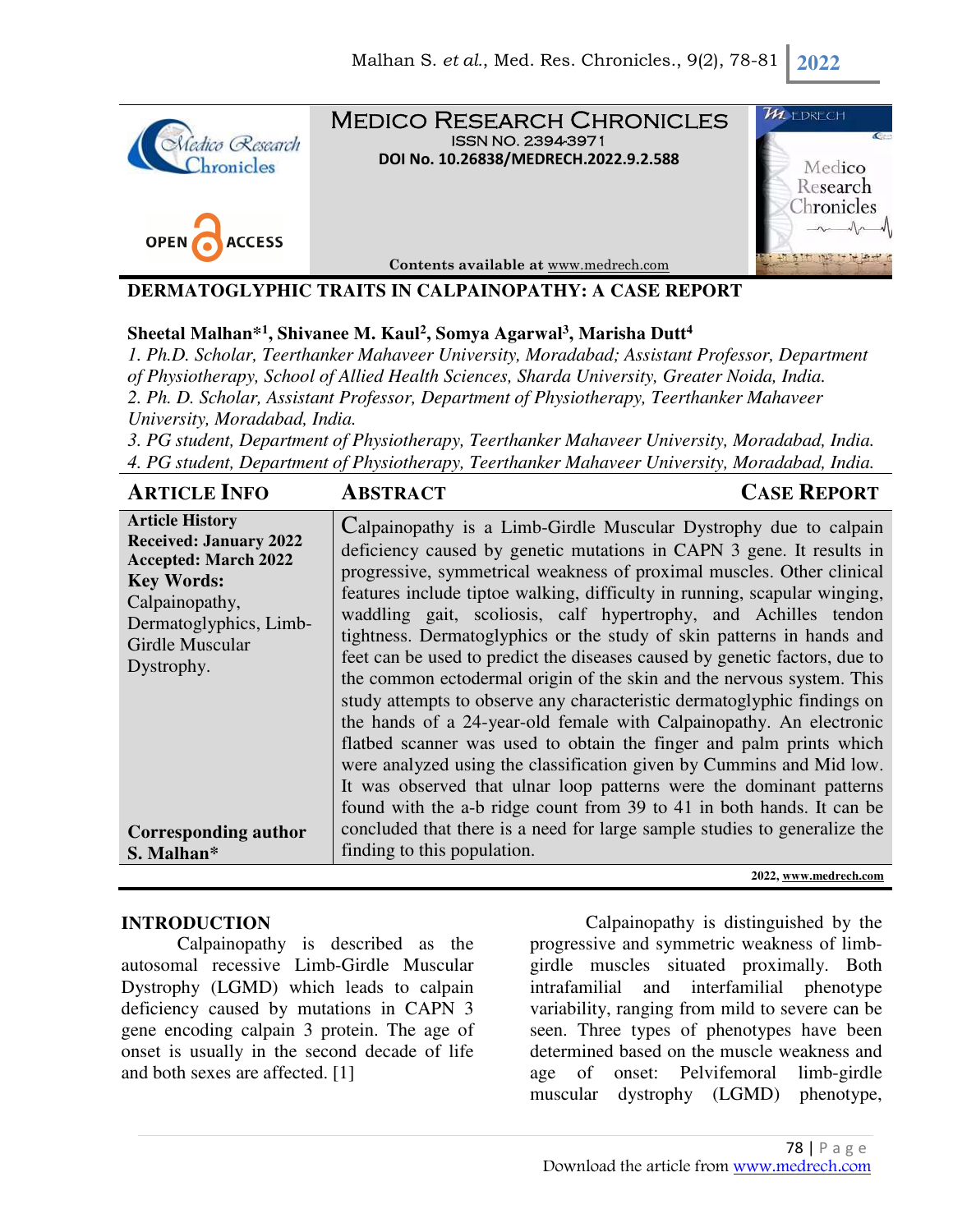Scapulohumeral LGMD phenotype, and HyperCKemia. [2]

The clinical features generally observed in calpainopathy are, tiptoe walking, disturbances in running, scapular winging, mild hyperlordosis, waddling gait, laxity of the abdominal muscles, symmetric weakness of proximal muscles in the limbs and trunk. Scoliosis, calf hypertrophy, and Achilles' tendon tightness are also seen. [2]

To improve quality of life and for prolonged survival appropriate physical therapy management is given to each individual. Physical therapy programs should be introduced to promote mobility, maintain joint flexibility, prolong walking and slow the disease progression. Strengthening and gentle low-impact aerobic exercise like swimming, stationary bicycling with supervised submaximal effort aids should be done to improve cardiovascular performance, lessen muscle fatigue, and increases muscle efficiency. Canes, walkers, orthotics, and wheelchairs can also be used to compensate for the loss of motor abilities to regain an individual's independence. To prevent contractures use of knee-ankle-foot orthosis at bedtime is recommended. Special attention has to be paid to the seating met wheelchair to avoid scoliosis**.** [2]

Dermatoglyphics is defined as a study of specialized skin patterns of the inter surfaces face of hands and feet. [3] Three types of ridge system are found on distal phalanges: loop, whorl, and arch which account for 60–65%, 30, –35%, and 5 % of all fingerprints, respectively in normal healthy individuals. [4] These ridge patterns depend pon the cornified layer of epithelium and dermal pattern. There is the proliferation of cells in the lower zone of the epidermis which projects in the dermis regular spaced thickenings and the dermis subsequently projects upwards in dermal papillae. This is followed by the appearance of elevations formed by them on the skin surface which are

known as epidermal ridges. [5] This specialized skin pattern is formed by the epidermal ridges which constitute the human fingerprint, form during intrauterine life (between 7 -21 weeks), and mature at about 7 months of fetal development. [6] The ridges morphology is genetically determined but it can be influenced by environmental factors during fetal development such as a viral infection, radiation, or alcohol and drug abuse which can disturb brain development. Once, these ridges are matured, they remain unchanged throughout their lifetime. [5]

Since ridges and brain are derived from the ectoderm, so, it might be the reason to use the unusual dermatoglyphic patterns to characterize disturbances to brain development. These prints act as a guide in certain diseases with a proven genetic basis like breast cancer, schizophrenia, Down's syndrome, Klinefelter's syndrome, Alzheimer's disease. [7]

# **CASE PRESENTATION**

A 224-year-old female presented with insidious onset of proximal weakness in both upper limbs and lower limbs for 5 years. She complained of pain in front of the thigh, clean, and back of arm; difficulty in climbing stairs; getting up from squatting position and raising arms above the head. She gets exhausted after walking for a short distance. She was not confident interacting with people due to her altered walking pattern.

Nerve conduction studies showed normal Motor nerve conduction velocity, Sensory nerve conduction velocity, and F-Waves. EMG findings revealed that MUAPs are small, short, and polyphasic. Muscle fiber recruitment was early and full in all the muscles tested. Later, she underwent muscle biopsy examination from the right quadriceps, which revealed the presence of lobulated fibers and incomplete fascicles with variation in fiber size. Immunoblot assay revealed complete loss of calpain and partial loss of Dysferlin which is suggestive of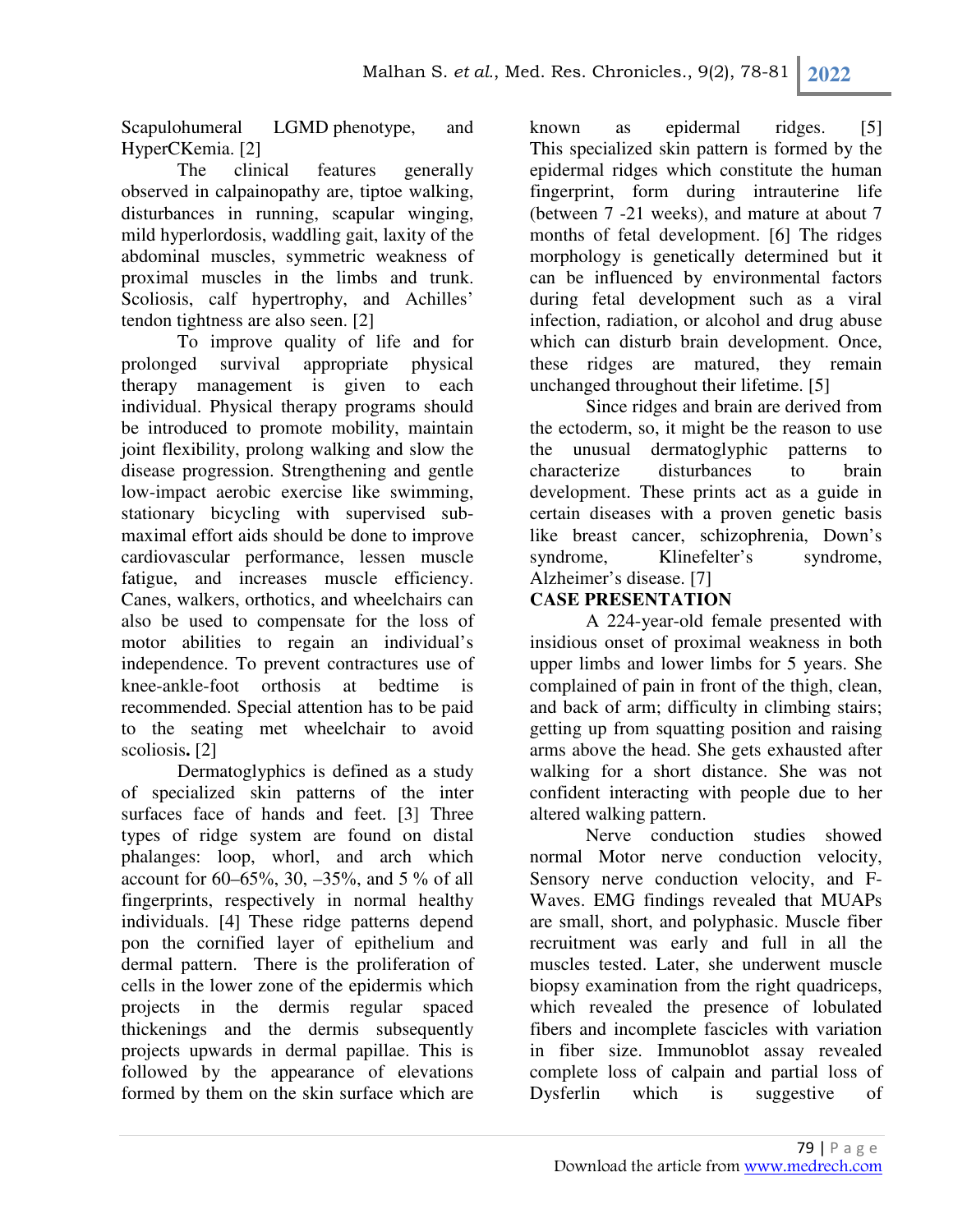Calpainopathy. Neurological examination showed normal higher mental functions, cranial nerves, superficial & deep tendon reflexes as well as sensations.

On observation, she is a mesomorph having winging of scapula, rounded shoulders, anterior tilting of the pelvis. She has atrophy of both shoulders with wasting of both deltoids, thinning of thighs, and pseudohypertrophy of both calves. ROM was complete in case of gravity eliminated plane but unable to lift her hand actively beyond  $80^\circ$ against gravity. MMT revealed a muscle power of 3/5 at both shoulders, 4/5 at both elbows, 5/5 at both wrists, 3/5 at both hip joints, 3/5 at both knees, 5/5 at both ankles. Gower's sign was also found to be positive. A waddling gait was found on examination.

She is currently undergoing physical therapy which includes interventions for maintaining and strengthening muscle strength, maintenance of respiratory function,

gait training, posture re-education, and endurance training.

There is extensive literature on the characteristic dermatoglyphic findings in medical conditions having a genetic predisposition. This study is an attempt to find characteristic dermatoglyphic traits in a patient with Limb-Girdle Muscular Dystrophy T-IIA.

An electronic flatbed scanner (Canon Lide 300) was used to capture the handprints. The subject was instructed to wash and dry the hands completely before taking the hand scans. The hand was pressed firmly on the flatbed of the scanner with fingers in an abducted position. The fingertip patterns were analyzed and recorded according to the classification given by Cummins and Mid low. The a-b ridge count of both the hands was recorded as it is the most sensitive quantitative dermatoglyphic parameter which is affected by the genetic changes.



**Figure1**. Hand scans using electronic Flatbed Scanner The findings of the dermatoglyphic analysis are summarized in the table below. **Table 1**. Descriptive dermatoglyphic findings of both the hands of a subject of Limb-Girdle

| 1.180                     |                |               |                                                      |               |               |              |  |  |
|---------------------------|----------------|---------------|------------------------------------------------------|---------------|---------------|--------------|--|--|
| <b>PARAMETERS   THUMB</b> |                | <b>INDEX</b>  | <b>MIDDLE</b>                                        | <b>RING</b>   | <b>LITTLE</b> | a-b          |  |  |
|                           | <b>PATTERN</b> | <b>FINGER</b> | <b>FINGER</b>                                        | <b>FINGER</b> | <b>FINGER</b> | <b>RIDGE</b> |  |  |
|                           |                |               | <b>PATTERN   PATTERN   PATTERN   PATTERN   COUNT</b> |               |               |              |  |  |
| <b>LEFT HAND</b>          | Arch           | Ulnar Loop    | Ulnar Loop   Ulnar Loop   Ulnar Loop                 |               |               | $\vert$ 39   |  |  |
| <b>RIGHT HAND</b>         | Ulnar Loop     |               | Ulnar Loop   Ulnar Loop   Ulnar Loop                 |               | ∣ Arch        | 41           |  |  |

Muscular Dystrophy